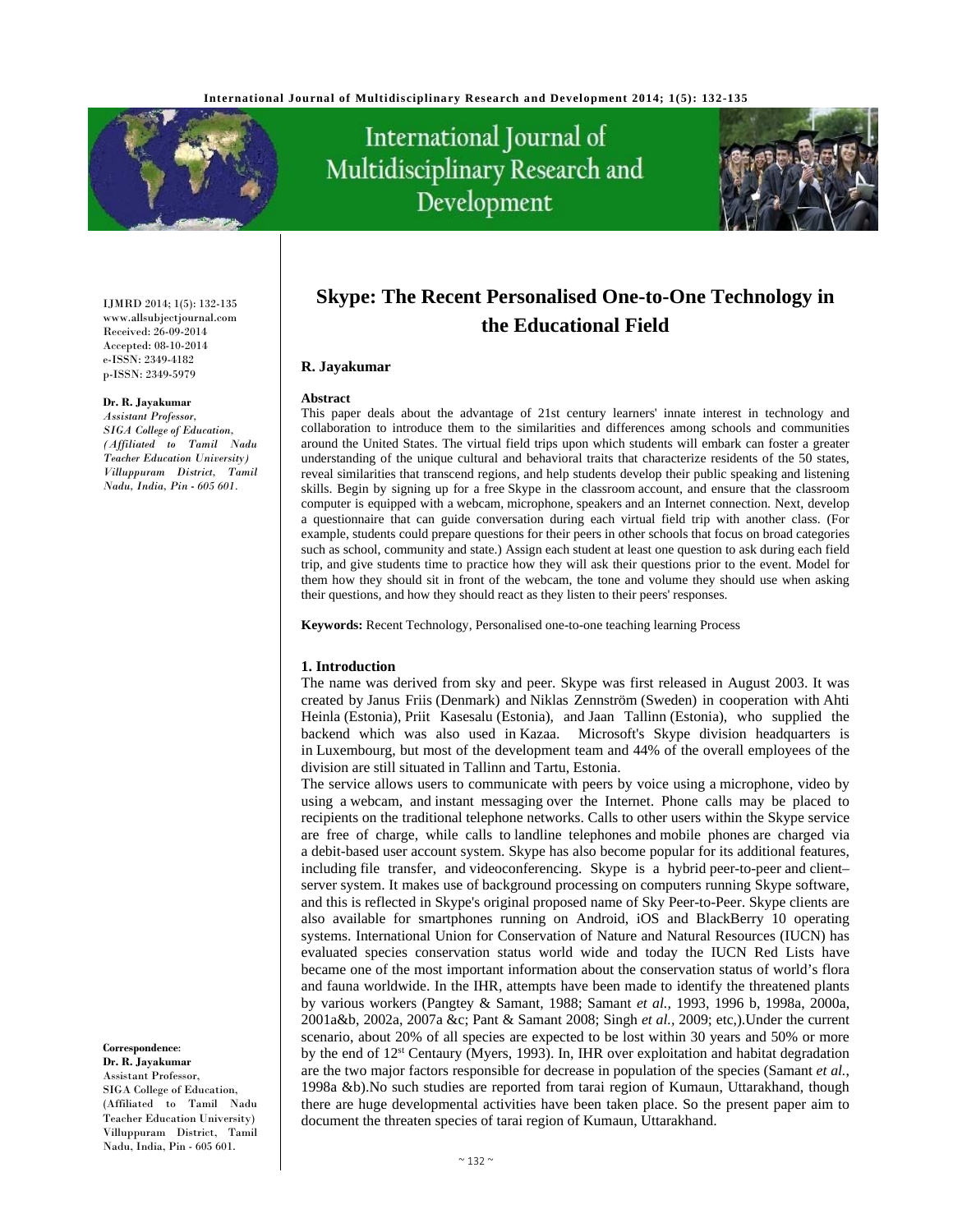# **Educational Usage**

Skype is a commercial product, its free version is being used with increasing frequency among teachers and schools interested in global education projects. For example Skype is being used to facilitate language exchange. Students in different parts of the world are paired off, each is a native speaker of the language that the other wishes to learn. In conversations over Skype they alternate between the two languages.

Teachers are using Skype in unique ways to fulfill educational goals. The video conferencing aspect of the software is valuable in that it provides a way to connect students who speak different languages, hold virtual field trips, and reach out to experts in varying fields of study. These experiences allow students a chance to apply what they are learning in the classroom to real-life experiences and it also achieves further learning opportunities.

Skype in the classroom is another free tool that Skype has set up on its website. It provides teachers with a way to make their classrooms more interactive and interesting. Skype in the classroom is a service that teachers can sign up for that will allow students to meet other students, talk to experts, and share ideas. Teachers can collaborate with other teachers around the world and design different learning experiences for their students. There are various Skype lessons, in which students can participate. Teachers can also use Skype's search tool and find experts in the field of their choice.

Skype provides students with "access to a large amount of up-dated information, promote flexible and interactive education, facilitate student autonomy, foster person- alised instruction and enable collaborative teamwork in class" (Garcia-Martin & Garcia-Sanchez, 2013, p.117)<sup>[5]</sup>. More specifically within an educational context, Skype offers a low cost, real-time communication and collaboration tool for students in the form of a virtual classroom (Kilimci, 2010). Functionally, Skype can be used as a teaching tool by having all students connected separately to the teacher or in a group with individual student computers connected to a projector within the classroom and beyond (Gronn *et*   $al., 2013)$  <sup>[7]</sup>. Skype is able to simulate a face-to-face environment of a traditional classroom while still allowing a students or guest speakers to participate at a distance. (Kilimci, 2010). Skype offers a flexible and accessible global learning context to enhance education (Hwang & Vrongistinos, 2012) [9]. The conferencing capabilities and recording option can be used to connect students to subject experts or other students from around the world (Godwin-Jones, 2005) <sup>[6]</sup>. Guest lecturers can share live demonstrations within an interactive context from virtually anywhere in the world with an internet connection (Hwang & Vrongistinos, 2012) <sup>[9]</sup>. Skype is not bound by time or space and can be used to connect users outside of class time in a virtual mentoring capacity (Hwang & Vrongistinos,  $2012$ ) <sup>[9]</sup>. With no time limitations, this software can easily be implemented for sharing time sensitive information and can be more effective than using either email or telephone (Garcia-Martin & Garcia-Sanchez, 2013) [5]. Skype is used to promote collaboration by providing students with a platform for brainstorming and negotiating when working on projects (Ang *et al.*, 2013)<sup>[1]</sup>. This tool allows collaborators to "research new topics immediately, record notes together and…become more productive and efficient. All the while, colleagues can be talking, typing, and

watching one another, taking multi-tasking to a new level"(Hargis & Wilcox, p. 10)<sup>[8]</sup>. In addition, other practical applications for Skype include implementing the audio and video conferencing component to practice oral communication skills (Cararoglu & Basaran, 2010) <sup>[2]</sup>. It is a popular tool to assist with improving English and intercultural communication (Chen & Vannoy, 2013)  $[3]$ . Students are able to "listen to and speak with the teacher and each other, write on the same window, and see what the others and the teacher write (similar to a chalkboard)" (Kilimci, 2010, p. 107).

Skype requires Internet access as well as the software download and installation, depending on the user comfort level, the program will require time to set up and navigate (Hargis & Wilcox, 2008)<sup>[8]</sup>. Additionally, Skype requires a reasonably fast Internet connection which may limit access for some schools (Godwin-Jones, 2005)<sup>[6]</sup>. Unfortunately, the speed of the Internet connection will affect the overall sound quality which is dependent on the network service (Gronn *et al.*, 2013)<sup>[7]</sup>. For slow connections, the video can be intermittent and delayed but audio calls are generally good quality (Gronn *et al.*, 2013) [7]. Furthermore, although it is possible to link up to five separate audio conference call connections through Skype, the sound quality tends to degrade with more Internet connections in the same conversation (Godwin-Jones, 2005) [6].While the basic Skype account is free, there are additional equipment costs to consider for basic use including; a web-camera, microphone and headphones which are preferred over speakers to prevent echoes from either the microphone or conversational partner for video conferencing or just a micro-phone and headphones for the audio option (Kilimci, 2010). Overall service quality and options will increase with the premium paid version which permits "up to 10 users for simultaneous video conferencing" (Gronn *et al.*, 2013, p. 261) <sup>[7]</sup>. Although it is also possible to use Skype to call a land-based phone, this Skype Out option requires a fee for use service (Godwin-Jones, 2005) [6]. Skype has also been criticized for the small size of the video chat screen; not being able to see the other parties in multi-user chat; and not being able to see contact list when using difference computers and therefore having to add personal contacts for different computer" (Eroz-Tuga & Sadler, 2009) [4]. Many educators are using Skype in conjunction with other technology such as white board because of its limited features (Gronn *et al.*, 2013) [7]. Unfortunately, there is limited research conducted to determine the viability of using Skype in an education setting (Yang & Chang, 2008) [13]. In addition, cultural and demographic considerations should also be considered in further research, (Yoo and Huang 2011) [15] found that South Korean students tend to be more apprehensive about using Skype for learning than American students. Further research should also investigate the education implication of using Skype to stimulate more rigours intellectual participation in education (Yang & Chang, 2008) [13].

# **Usage Skype in the Classroom**

Imagine taking your class on an "around the world" field trip or having your favorite children's author lead today's read-aloud. You can do both of these and more without leaving your classroom thanks to Skype. It's a great use of technology in the classroom Skype is free communication software that allows you to make calls,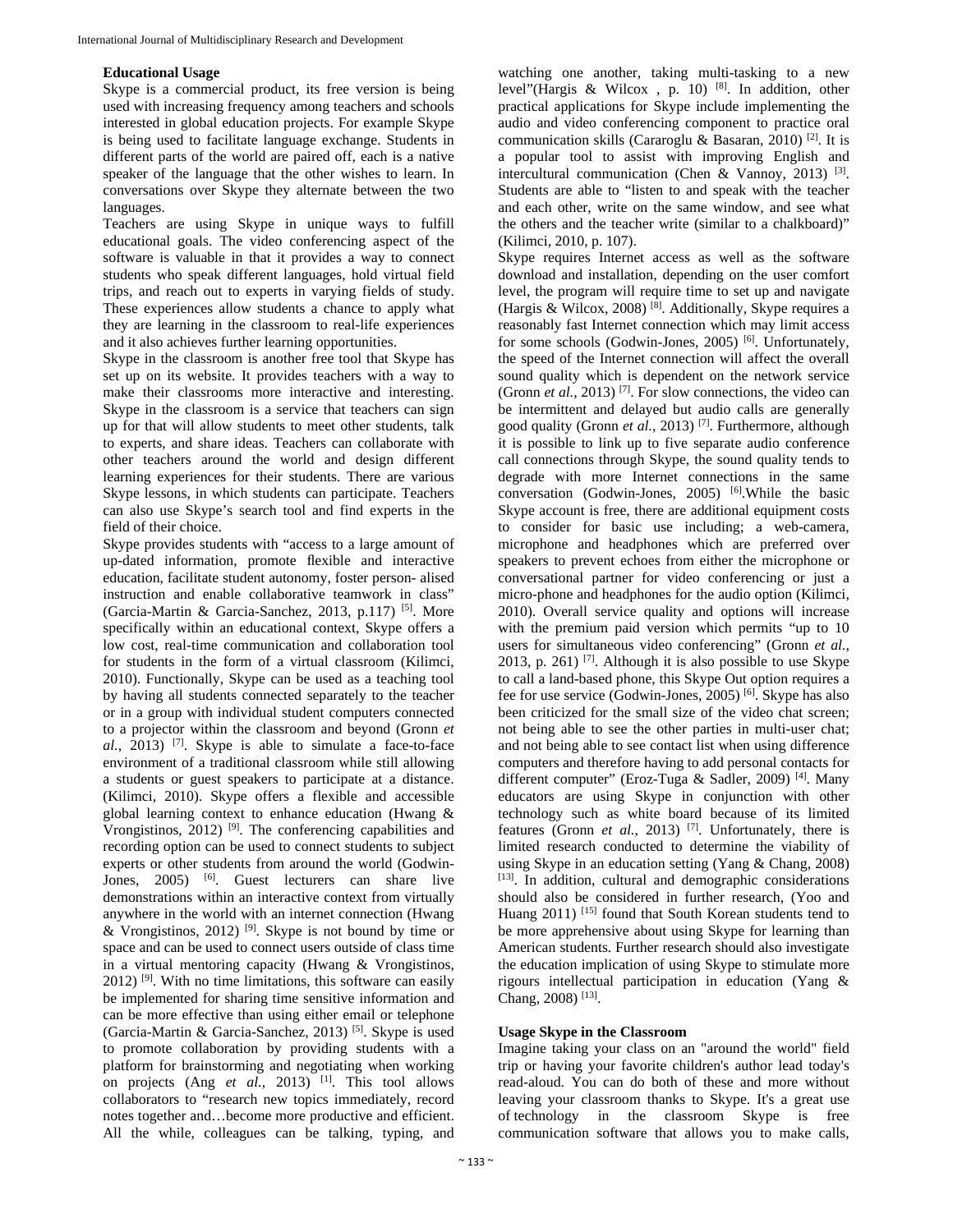instant message and video conference online. Here are just a few of the endless possibilities for using this ed tech tool in the classroom.

Author and illustrator Mike Artnell is one of many authors using Skype to visit classrooms. When Artnell skypes with classes, students can ask him questions about writing and illustrating, watch him sketch and show him their own inclass illustrations. Make sure the screen is large enough for the kids to see what's going on. When kids ask questions, it's fun to actually have them stand up and walk in front of the camera.

It's important to do a "test" Skype call ahead of time to make sure everything's working well. Invite colleagues/administrators in to see how this advanced technology in the classroom works.

## **Skype: Teaching Techniques**

Schedule a student-free Skype session with the teacher with whom your class will be connecting prior to your virtual field trip. That way, both sides will be able to steer the video conference between the two classrooms in the desired direction. Be mindful of time zone differences. Create a digital portfolio of each virtual field trip your students take. Such efforts provide a fascinating diary of the learning that takes place throughout the year.

- Get started by downloading Skype ahead of time.
- Choose the venue that works best for your purposes (whether it be your classroom, the library or a media center.)
- Be careful about your privacy settings.
- Only allow student supervised access to Skype.
- Try Skype's built-in recording option to rebroadcast your conversations later!
- Whether you're conferencing with an author or another class, have your students prepare test questions to make the most of your chat.
- The whiteboard feature also allows you all the freedom of being in the classroom and writing notes on the board for students.

Get in touch with Michael Artnell and other authors who Skype by visiting the Skype Author Network. Schedule Skype conferences with parents whose work or commute interfere with them making the meeting. It can also make a call home more effective by speaking with the student and parent(s) together. It's a great way to demonstrate your mastery of technology in the classroom.

## **Lesson Description In The Classroom**

This paper takes advantage of 21st century learners' innate interest in technology and collaboration to introduce them to the similarities and differences among schools and communities around the United States. The virtual field trips upon which students will embark can foster a greater understanding of the unique cultural and behavioral traits that characterize residents of the 50 states, reveal similarities that transcend regions, and help students develop their public speaking and listening skills.

Begin by signing up for a free Skype in the classroom account, and ensure that the classroom computer is equipped with a webcam, microphone, speakers and an Internet connection. Next, develop a questionnaire that can guide conversation during each virtual field trip with another class. (For example, students could prepare questions for their peers in other schools that focus on

broad categories such as school, community and state.) Assign each student at least one question to ask during each field trip, and give students time to practice how they will ask their questions prior to the event. Model for them how they should sit in front of the webcam, the tone and volume they should use when asking their questions, and how they should react as they listen to their peers' responses.

#### **Resources**

Skype in the classroom: education.skype.com Skype 'R US: sites.google.com/site/skyperusiowa Chatting Across the USA: sites.google.com/site/chattingacrosstheusa

Students should be graded on content accuracy, writing quality and presentation skills.

#### **Conclusion**

VoIP (Voice over Internet Protocol) technology is developing rapidly, and Skype is the most popular VoIP product on the market. Skype allows users to reduce telephone charges significantly compared to traditional telephone networks, with no loss of connection quality. A second advantage is ease of use. Users worldwide are up and running in seconds: Simply install Skype and plug in a microphone. That done, one can talk, exchange files, text messages and so on. However, Skype take-up has gone beyond domestic users - it is also used on corporate networks. This is not surprising when one considers how it significantly reduces the cost of long-distance and international calls and simplifies inter-office and person-toperson communications.

## **References**

- 1. Ang C, Bobrowicz A, Siriaraya P, Trickey J, Winspear K. Effects of gesture-based avatar-mediated communication on brainstorming and negotiation task among younger users. Computers in Human Behavior, 2013; 29(3):1204-1211. doi: 10.1016/j. chb. 2012. 10. 013.
- 2. Cararoglu N, Basaran S. (2010). A comparison between the occurrence of pauses, repetitions and recasts under conditions of face-to-face and computermediated communication: A preliminary study. *The*  Turkish Online Journal of Education Technology, 2010; 9(2):14-23.
- 3. Chen C, Vannoy S. Voice over internet protocol (VoIP) technology as a global learning tool: Information systems success and control belief perspectives. *Contemporary Educational Technology*, 2013, 4(2):87-107. Retrieved October 16, 2013 from http://www.cedtech.net/articles/42/421.pdf.
- 4. Eroz-Tuga B, Sadler R. Comparing six video chat tools: A critical evaluation by language teachers. *Computers & Education*, 2009; 53:787-798. Retrieved October 16, 2013 fromhttp://eric.ed.gov.
- 5. Garcia-Martin J, Garcia-Sanchez JN. Patterns of Web 2.0 tool use among young Spanish people. Computers & Education, 2013; 67:105-120.
- 6. Godwin-Jones R. Skype and podcasting: disruptive technologies for language learning. Language, *Learning & Technology*, 2005; 9(3):9-12.
- 7. Gronn D, Romeo G, McNamara S, Teo Y. (2013). Web conferencing of pre-service teachers' practicum